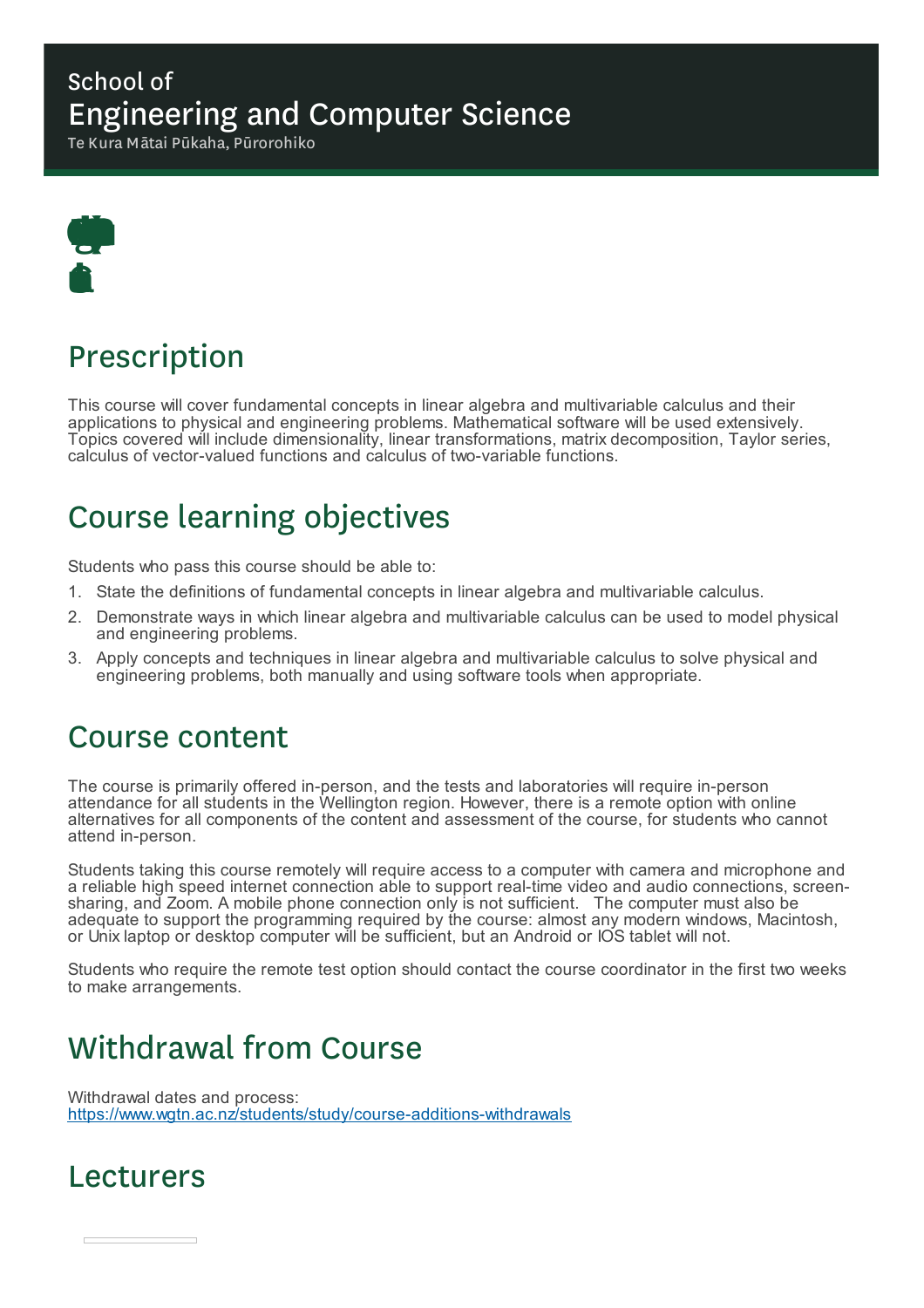### Dr Peter Donelan (Coordinator)

Peter.Donelan@vuw.ac.nz 04 463 5659

CO 424 Cotton Building (All Blocks), Gate 7, Kelburn Parade, Kelburn

### Dr Howard Lukefahr

howard.lukefahr@vuw.ac.nz 04 886 5630 CO 341 Cotton Building (All Blocks), Gate 7, Kelburn Parade, Kelburn

# Teaching Format

This course will be taught in dual mode using a combination of lectures and computer labs. Attendance in person is strongly recommended, if possible. There will be two 50-minute lectures per week for 12 weeks, and a 2-hour computer lab per week starting in Week 2. Lectures will be used to introduce fundamental concepts along with techniques for modelling and solving problems. The computer labs will be used to teach software tools that can implement mathematical models and visualise problems, as well as compute solutions to them.

# Dates (trimester, teaching & break dates)

- Teaching: 28 February 2022 03 June 2022  $\blacksquare$
- Break: 11 April 2022 24 April 2022
- Study period: 06 June 2022 09 June 2022
- Exam period: 10 June 2022 25 June 2022

### Class Times and Room Numbers

#### **28 February 2022 - 10 April 2022**

- **Tuesday** 11:00 11:50 LT220, Hunter, Kelburn
- **Wednesday** 11:00 11:50 LT220, Hunter, Kelburn  $\blacksquare$
- **Thursday** 11:00 11:50 LT118, Laby, Kelburn  $\blacksquare$
- **25 April 2022 - 05 June 2022**
- **Tuesday** 11:00 11:50 LT220, Hunter, Kelburn
- **Wednesday** 11:00 11:50 LT220, Hunter, Kelburn  $\blacksquare$
- **Thursday** 11:00 11:50 LT118, Laby, Kelburn

## Other Classes

Labs will start in Week 2, and are two hours a week.

## Set Texts and Recommended Readings

#### Required

There are no required texts for this offering.

### Recommended

"Engineering mathematics : a foundation for electronic, electrical, communications and systems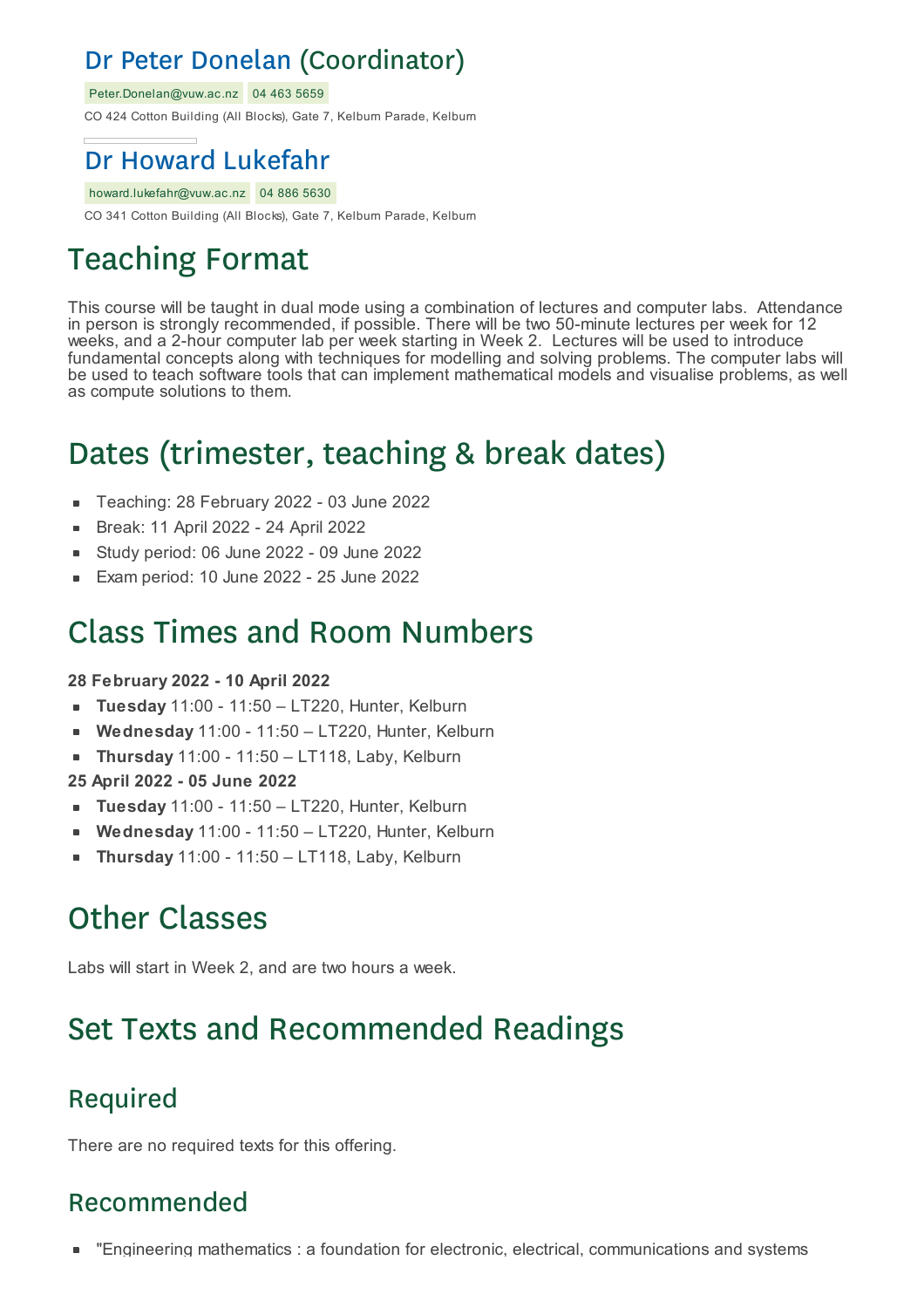"Engineering mathematics : a foundation for electronic, electrical, communications and systems engineers" (5th edition) by Anthony Croft and Robert Davison is a useful support book for this course, though it does not cover all the content and also includes material from 100-level and otherwise not in this course. Lecture notes will be provided.

### Mandatory Course Requirements

There are no mandatory course requirements for this course.

*If you believe that exceptional circumstances may prevent you from meeting the mandatory course requirements, contact the Course Coordinator for advice as soon as possible.*

### Assessment

For engineering, mathematics provides an incredibly powerful set of tools and techniques for representing physical situations - these are mathematical models - and using them to explain and make predictions about the world and our observations of it. When we learn mathematics, we aim to understand how these models work, and how they build on what we already know. To help us build our undestanding, we try to solve mathematical problems. This involves accurate calculation, knowing and understanding the rules of mathematical manipulation, following logical arguments, clearly explaining our mathematical reasoning both for ourselves and others, and seeing how abstraction can create analogies between different situations and models.

To test how well our understanding is developing, we need to attempt to apply techniques and solve problems regularly. In this and in most mathematics courses, we set regular **assignments** to help do this. They are intended to prompt you to undertstand what you have been learning in classes and through reading, so they are part of your learning process. But they take time and effort and so we want to encourage and reward you for this. So, while assignments are part of your learning, we also make them part of the assessment.

Engineers also want to make sure their calculations are accurate and computers help greatly with this. Many mathematical techniques are computational and can be carried out by computer programmes. So another part of this course is learning one programming language that is helpful for mathematics and data analysis, namely Python. We will assess your ability to use Python as a computational tool through weekly computer laboratories.

Finally, mathematical ideas and connections between them take time to form in our minds. So we also want to assess your learning when this has had time to take place. The two tests that form part of the assessment enable you to demonstrate your mathematical knowledge and abilities in this cumulative way.

| <b>Assessment Item</b>                                                                                                           | Due Date<br>or Test<br><b>Date</b> | CLO(s)          | <b>Percentage</b> |
|----------------------------------------------------------------------------------------------------------------------------------|------------------------------------|-----------------|-------------------|
| 6 assignments, each requiring approximately 10 hrs work:<br>due in weeks 2,4,6,8,10,12                                           | TBC                                | CLO:<br>2,3     | 25%               |
| Notebooks for 10 computer laboratories, each 2 hours plus<br>additional time as necessary (each week except weeks 1<br>and $12)$ |                                    | CLO:<br>2,3     | 25%               |
| Test (2 hour duration): week 7                                                                                                   |                                    | CLO:<br>1, 2, 3 | 25%               |
| Test (2 hour duration): study/exam period                                                                                        | <b>TBC</b>                         | CLO:<br>1,2,3   | 25%               |

#### **Penalties**

Late assignments are not marked. Extensions may be granted in exceptional circumstances but must be sought before the deadline.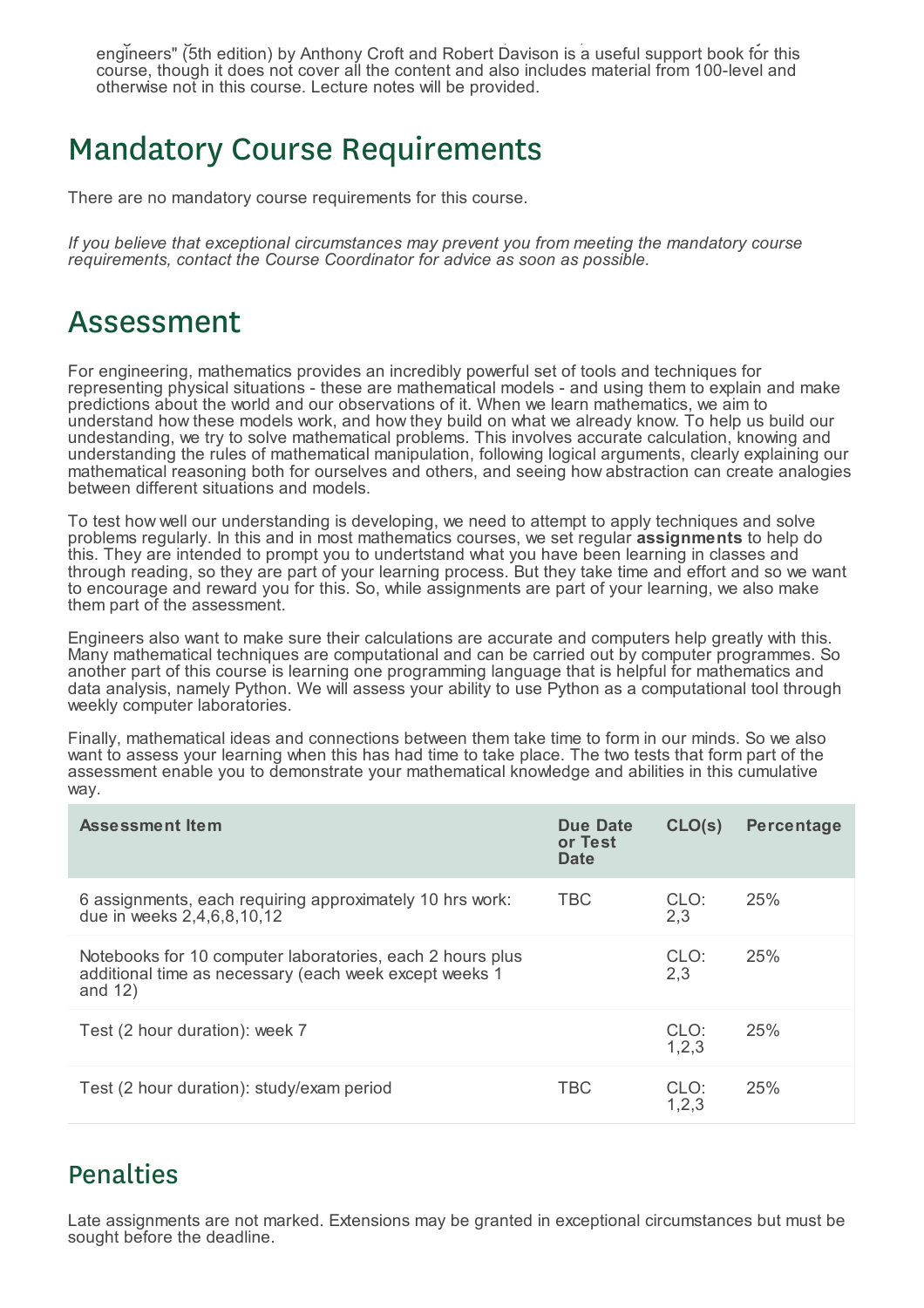#### Extensions

Extensions must be asked for before the due date, and will be treated on a case by case basis by the lecturer. Assignments are due most weeks so extensions will normally be granted for no more than three days.

#### Submission & Return

Assignment answers are to be submitted online by the due time using the ECS submission system. Marked assignments will be returned online to provide feedback on progress.

#### Marking Criteria

When you are writing out solutions to problems in mathematics, you will need to use quite a lot of symbolic notation. It is important to learn how to use this correctly. It is also important to explain your answers so that someone else can clearly follow your reasoning. So as well as using equations and formulas, you will also need to use ordinary language to clarify your thinking for the assessors. See how this is done in examples and worked solutions so you can see what is expected.

Marks will be given for correct working and use of correct methods, for clear logical explanations, correct use of notation and, where helpful, for diagrams and graphs. In programming exercises, correct use of syntax and explanatory comments will gain maximum marks. Where possible, we will give credit for correct working even where it is based on an earlier mistake, so long as that does not significantly simplify the problem.

### **Workload**

The student workload for this course is 150 hours.

# Teaching Plan

# Communication of Additional Information

Information will be communicated to students by posting it on the course Blackboard site.

## Links to General Course Information

- Academic Integrity and Plagiarism: https://www.wgtn.ac.nz/students/study/exams/integrity-plagiarism  $\blacksquare$
- Academic Progress: https://www.wgtn.ac.nz/students/study/progress/academic-progess (including ×. restrictions and non-engagement)
- Dates and deadlines: https://www.wgtn.ac.nz/students/study/dates
- Grades: https://www.wgtn.ac.nz/students/study/progress/grades  $\blacksquare$
- Special passes: Refer to the Assessment Handbook, at × https://www.wgtn.ac.nz/documents/policy/staff-policy/assessment-handbook.pdf
- Statutes and policies, e.g. Student Conduct Statute: https://www.wgtn.ac.nz/about/governance/strategy
- Student support: https://www.wgtn.ac.nz/students/support  $\blacksquare$
- Students with disabilities: https://www.wgtn.ac.nz/st\_services/disability/ r.
- Student Charter: https://www.wgtn.ac.nz/learning-teaching/learning-partnerships/student-charter É
- Terms and Conditions: https://www.wgtn.ac.nz/study/apply-enrol/terms-conditions/student-contract
- Turnitin: http://www.cad.vuw.ac.nz/wiki/index.php/Turnitin